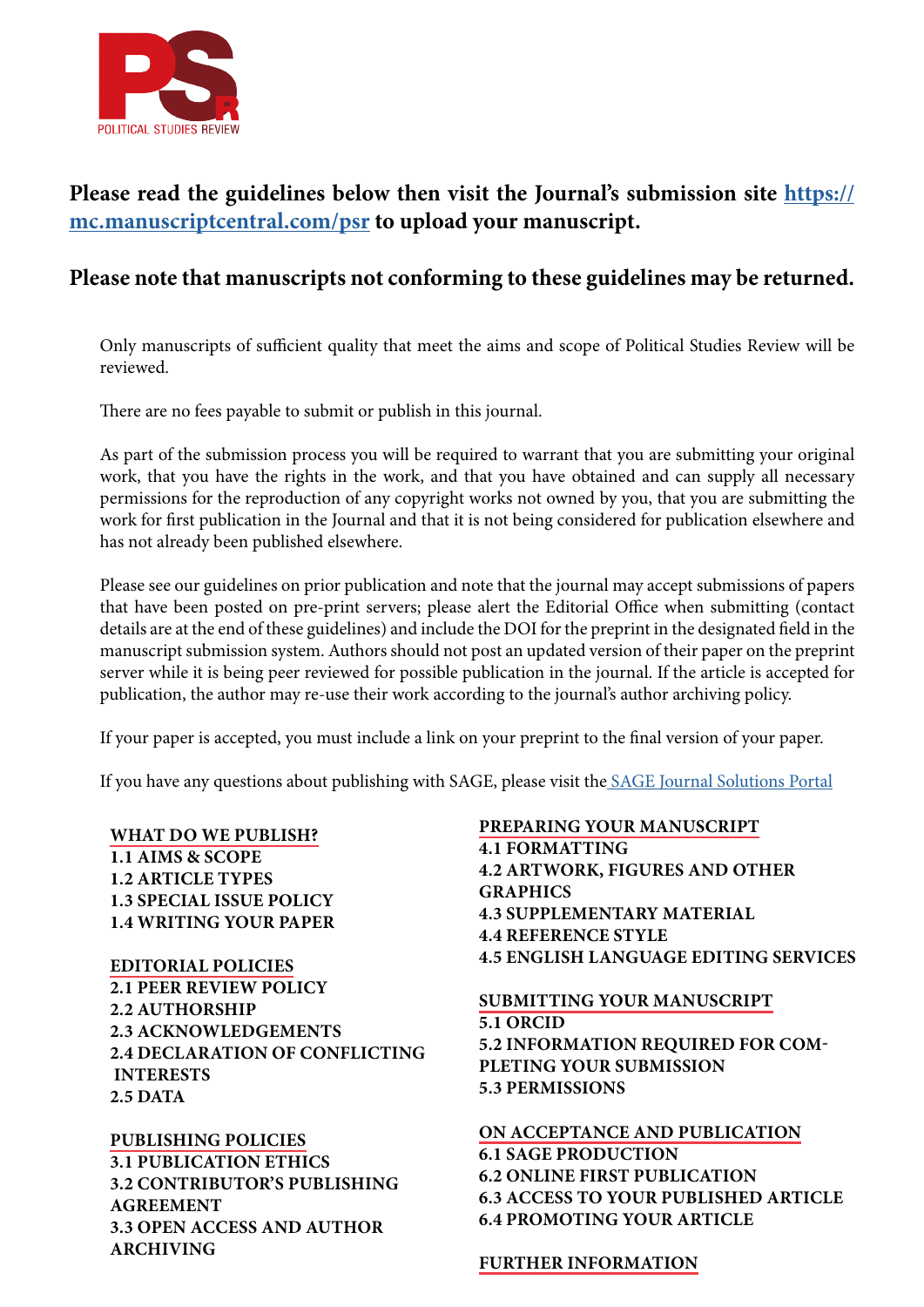# **1. WHAT DO WE PUBLISH?**

## **"1.1 Aims & Scope"**

Before submitting your manuscript to Political Studies Review, please ensure you have read the Aims & Scope.

# **1.2 Article Types**

Political Studies Review provides unique intellectual space for rigorous high-quality peer reviewed original research across political science and the study of politics in related fields that aims at stimulating wide-ranging debate and cutting edge discussion of topical issues. We therefore welcome submissions across a wide-range of methodological or theoretical frameworks provided they are relevant for the research question and conform to the highest standards of scientific rigour and research ethics.

#### **(1) ORIGINAL RESEARCH ARTICLES**

The journal is a forum for innovative, rigorous and original work of significance to the discipline. Such work may be theoretical in nature, it may have a comparative focus, and/or it may cut across traditional scholarly fields and push disciplinary boundaries.

Original research articles are no more than **8000 words in length** inclusive of all notes and references. Shorter research notes are also welcome.

#### **Examples:**

- *• [M. Hoijtink, H. L Muehlenhoff, The European](https://journals.sagepub.com/doi/full/10.1177/1478929919884876)  [Union as a Masculine Military Power: European](https://journals.sagepub.com/doi/full/10.1177/1478929919884876)  [Union Security and Defence Policy in 'Times of](https://journals.sagepub.com/doi/full/10.1177/1478929919884876)  [Crisis'](https://journals.sagepub.com/doi/full/10.1177/1478929919884876)*
- *• [D. Béland, Right-Wing Populism and the Politics of](https://journals.sagepub.com/doi/full/10.1177/1478929919865131)  [Insecurity: How President Trump Frames Migrants](https://journals.sagepub.com/doi/full/10.1177/1478929919865131)  [as Collective Threats](https://journals.sagepub.com/doi/full/10.1177/1478929919865131)*

## **(2) EARLY RESULTS**

Many research projects produce exiting early results where the immediacy (and impact) is then lost as researchers seek to fashion full-length articles. In the Early Results section, authors can release early findings from projects without excessive theoretical setup or a long literature review. In essence, these articles will be akin to working papers, where the results will ultimately feature in full articles with an extended argument (in other journals or in PSR). This will provide not only a means by which early findings can be published but also an arena in which new ideas can be explored, promoted and tested.

Early Results submissions are limited to **3000 words**  inclusive of all notes and references.

# **Examples:**

- *• [R. Johnston, C. Pattie, K. Jones, Intersectionality](https://journals.sagepub.com/doi/full/10.1177/1478929919875055)  [and English Voting Behaviour: And Was There](https://journals.sagepub.com/doi/full/10.1177/1478929919875055)  [a 2017 Youthquake](https://journals.sagepub.com/doi/full/10.1177/1478929919875055)*
- *• [V. Alfano, P. Meffetone, No Country for Old \(Poor\)](https://journals.sagepub.com/doi/abs/10.1177/1478929919887865)  [Men: Fairness and Public Pensions](https://journals.sagepub.com/doi/abs/10.1177/1478929919887865)*

# **(3) SYMPOSIA AND NEW IDEAS**

PSR is a forum for publishing results from symposia. These can be early versions of what may become more extensive articles, exploring and fleshing out new ideas and directions for study.

Papers in the Symposia and New Ideas section are limited to **3000 words** inclusive of all notes and references.

## **Examples:**

- *• [K. S. Gleditsch, Houston, We Have a Problem:](https://journals.sagepub.com/doi/abs/10.1177/1478929919889309)  [Enhancing Academic Freedom and Transparency](https://journals.sagepub.com/doi/abs/10.1177/1478929919889309)  [in Publishing Through Post-Publication Debate](https://journals.sagepub.com/doi/abs/10.1177/1478929919889309)*
- *• [S. Barbosa, COMUNIX WhatsAppers: The](https://journals.sagepub.com/doi/abs/10.1177/1478929920951076?journalCode=pswa)  [Community School in Portugal and Spain](https://journals.sagepub.com/doi/abs/10.1177/1478929920951076?journalCode=pswa)*

# **(4) THE NULL HYPOTHESIS**

Many research projects produce results where the hypotheses are rejected, but where the results are nonetheless interesting. PSR publishes papers where there was the sound theoretical reason for stipulating hypotheses but where these hypotheses had to be rejected. Book Reviews: PSR publishes a topical series of book reviews per volume to enhance a core topic in each PSR volume.

Papers in the Null Hypothesis section are limited to **6000 words** inclusive of all notes and references.

#### **Example:**

*• [J. Bílek, Linkage to the West and Electoral](https://journals.sagepub.com/doi/abs/10.1177/1478929920920104?journalCode=pswa)  [Manipulation](https://journals.sagepub.com/doi/abs/10.1177/1478929920920104?journalCode=pswa)*

# **(5) REVIEW ARTICLES**

TThe journal is also the setting for significant and encompassing state-of-the-art reviews on significant issues across the discipline. Articles that either review recent developments in a specific field of research or confront various bodies of research on a specific issue or concept is particularly welcome.

Review articles are no more than 5000 words in length inclusive of all notes and references.

#### **Examples:**

- *• [S. Camatarri, Piecing the Puzzle Together:](https://journals.sagepub.com/doi/abs/10.1177/1478929919862149?journalCode=pswa)  [A Critical Review of Contemporary Research on](https://journals.sagepub.com/doi/abs/10.1177/1478929919862149?journalCode=pswa)  [Protest Voting](https://journals.sagepub.com/doi/abs/10.1177/1478929919862149?journalCode=pswa)*
- *• [T. Guan, T. Liu, Y. Yang, Moving Away From](https://journals.sagepub.com/doi/abs/10.1177/1478929920921650?journalCode=pswa)  [Partisanship: Diversifying the Motives Behind](https://journals.sagepub.com/doi/abs/10.1177/1478929920921650?journalCode=pswa)  [Political Polarization](https://journals.sagepub.com/doi/abs/10.1177/1478929920921650?journalCode=pswa)*

# **(6) BOOK REVIEWS**

Book Reviews: PSR publishes book reviews of recent volumes on cutting-edge topics on an ad hoc basis.

You can submit a book review proposal via this [form.](https://docs.google.com/forms/d/e/1FAIpQLSeXND8Ku3qnjBUwLFQ5ezzYs2O2NZKcGwKh-aw-Jo1snOp9dA/viewform)

Detailed Book Review Guidelines can be found [here.](https://psr.brunel.ac.uk/wp-content/uploads/sites/39/2020/05/PSR_-book_review_guidelines.pdf) 

All proposals will be carefully considered by the Editorial Team members. The whole process can take up to 4 weeks. Book reviews are published online only.

- *• [Example 1](https://journals.sagepub.com/doi/abs/10.1177/1478929920919606?journalCode=pswa)*
- *• [Example 2](https://journals.sagepub.com/doi/abs/10.1177/1478929920925663?journalCode=pswa)*

# **1.3 SPECIAL ISSUE POLICY**

Political Studies Review (PSR) accepts proposals for special issues on a rolling basis. Please send your special issue proposal to [psr@brunel.ac.uk](mailto:psr%40brunel.ac.uk%20?subject=)

The selection of special issues will be based upon which proposal in their judgement has the most potential in terms of:

a) the quality of the individual papers submitted,

b) the extent to which the proposed Special Issue as a whole makes an original, coherent and creative contribution to the field,

c) the extent to which the proposal stimulates wide-ranging debate and cutting-edge discussion of a topical issue or political issue that appeals to a broad audience in the UK and internationally,

d) the extent to which the proposal seeks to demonstrate the essential utility of political science through enhancing understanding and dialogue both within the political science profession, across disciplinary subfields and outside

Proposals should be a maximum of **3000 words long** in total and should include the following information:

• Full contact details and a short biography of the Guest Editor(s).

• A proposed title for the Special Issue.

• A clear frame or rationale which includes: the theoretical framework and empirical content of the Special Issue; its relationship to existing literature and how the contribution will advance knowledge in politics; claim to be original in approach and/or thinking; saliency to politics field. We would expect this rationale should to be around 800-1,000 words in length.

• A list of contributors: include institutional affiliations and short biography and confirmation of their commitment to the Issue.

• Abstracts for each paper (350 words max each).

• Provide details of the origin of the proposal, e.g., a workshop, conference, research project etc.

• The current stage of development of the proposed issue. This should including clear milestones for its completion such as a) submission of first drafts by individual authors to Guest Editors; b) submission of revised papers to Guest Editors following two external reviews per paper; c) submission of the draft Special Issue to the PSR Editorial team for collective external review purposes prior to final decision

• The maximum number of contributions allowed in a Special Issue is **7**, including the introduction.

The Special Issue will be processed via Scholar One and guest editors are expected to use the Scholar One system for the entire editorial process.

Detailed Special issue Guidelines can be found [here.](https://psr.brunel.ac.uk/special-issue/)

# **1.4 Writing your paper**

The SAGE Author Gateway has some general advice and on [how to get published,](https://us.sagepub.com/en-us/nam/how-to-get-published) plus links to further resources.

# **1.4.1 Make your article discoverable**

For information and guidance on how to make your article more discoverable, visit our Gateway page on [How to Help Readers Find Your Article Online](https://us.sagepub.com/en-us/nam/help-readers-find-your-article)

# *Back to top ^*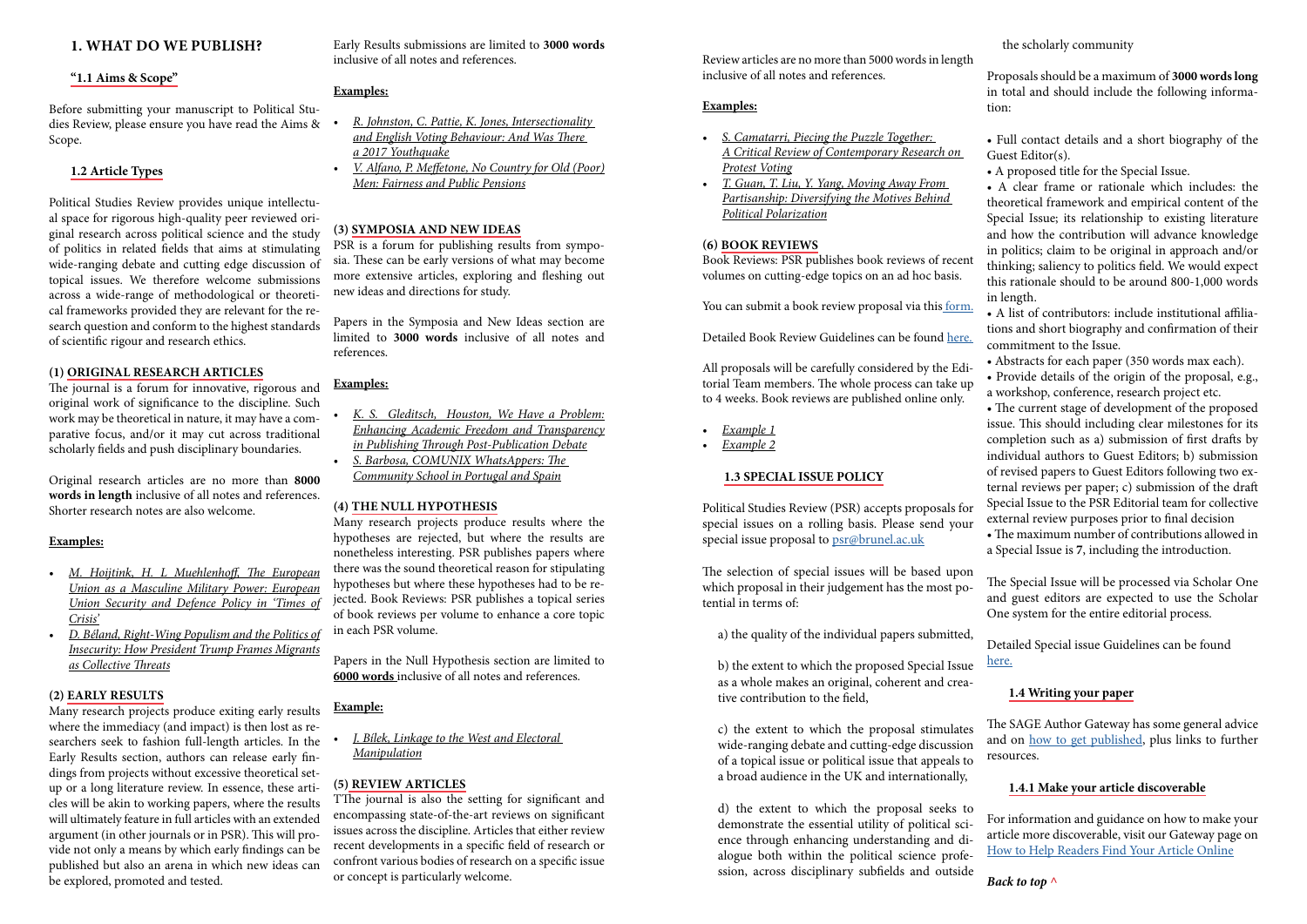# **2. EDITORIAL POLICIES**

## **2.1 Peer review policy**

Political Studies Review adheres to a rigorous anonymous reviewing policy in which the identity of both the reviewer and author are always concealed from both parties

### **2.2 Authorship**

All parties who have made a substantive contribution to the article should be listed as authors. Principal authorship, authorship order, and other publication credits should be based on the relative scientific or professional contributions of the individuals involved, regardless of their status. A student is usually listed as principal author on any multiple-authored publication that substantially derives from the student's dissertation or thesis.

#### **2.3 Acknowledgements**

All contributors who do not meet the criteria for authorship should be listed in an Acknowledgements section. Examples of those who might be acknowledged include a person who provided purely technical help, or a department chair who provided only general support.

## **2.3.1 Third party submissions**

Where an individual who is not listed as an author submits a manuscript on behalf of the author(s), a statement must be included in the Acknowledgements section of the manuscript and in the accompanying cover letter. The statements must:

- Disclose this type of editorial assistance including the individual's name, company and level of input
- Identify any entities that paid for this assistance
- Confirm that the listed authors have authorized the submission of their manuscript via third party and approved any statements or declarations, e.g. conflicting interests, funding, etc.
- Where appropriate, SAGE reserves the right to deny consideration to manuscripts submitted by a third party rather than by the authors themselves.

### **2.4 Declaration of conflicting interests**

Political Studies Review encourages authors to include a declaration of any conflicting interests and recommends you review the good practice guidelines on the [SAGE Journal Author Gateway.](https://us.sagepub.com/en-us/nam/declaration-of-conflicting-interests-policy)

# **2.5 Data**

SAGE acknowledges the importance of research data availability as an integral part of the research and verification process for academic journal articles.

Political Studies Review requests all authors submitting any primary data used in their research articles alongside their article submissions to be published in the online version of the journal, or provide detailed information in their articles on how the data can be obtained. This information should include links to third-party data repositories or detailed contact information for third-party data sources. Data available only on an authormaintained website will need to be loaded onto either the journal's platform or a third-party platform to ensure continuing accessibility. Examples of data types include but are not limited to statistical data files, replication code, text files, audio files, images, videos, appendices, and additional charts and graphs necessary to understand the original research. The editors can also grant exceptions for data that cannot legally or ethically be released. All data submitted should comply with Institutional or Ethical Review Board requirements and applicable government regulations. For further information, please contact the editorial office at [psr@brunel.ac.uk.](mailto:psr%40brunel.ac.uk.?subject=)

# *Back to top ^*

# **3. PUBLISHING POLICIES**

#### **3.1 Publication ethics**

SAGE is committed to upholding the integrity of the academic record. We encourage authors to refer to the Committee on [Publication Ethics' International](http://publicationethics.org/files/International%20standards_authors_for%20website_11_Nov_2011.pdf)  [Standards for Authors a](http://publicationethics.org/files/International%20standards_authors_for%20website_11_Nov_2011.pdf)nd view the [Publication Eth](https://us.sagepub.com/en-us/nam/ethics-responsibility)[ics](https://us.sagepub.com/en-us/nam/ethics-responsibility) page on the SAGE Author Gateway.

# **3.1.1 Plagiarism**

Political Studies Review and SAGE take issues of copyright infringement, plagiarism or other breaches of best practice in publication very seriously. We seek to protect the rights of our authors and we always investigate claims of plagiarism or misuse of published articles. Equally, we seek to protect the reputation of the journal against malpractice. Submitted articles may be checked with duplication-checking software.

- Lack of requirement under the terms of the current CC-BY licence (version 3.0) for other parties to give any indication as to how the original work has been modified in any derivative product
- Lack of protection against poor translation
- Lack of recourse against the work being quoted out of context
- Lack of recourse against the work being reprinted in anthologies where the context is offensive to the author
- Lack of recourse against intermediaries republishing work for commercial gain

- You retain copyright in your work.
- You may do whatever you wish with the version of the article you submitted to the journal – version 1.
- You may not post the accepted version (version 2) of the article on your own personal website, your department's website, the repository of your institution, the repository of another institution or a subject repository, until 24 months after first publication of the article in the journal.
- Once the article has been accepted for publica-

## **3.1.2 Prior publication**

If material has been previously published it is not generally acceptable for publication in a SAGE journal. However, there are certain circumstances where previously published material can be considered for publication. Please refer to the guidance on the [SAGE](https://us.sagepub.com/en-us/nam/prior-publication)  [Author Gateway](https://us.sagepub.com/en-us/nam/prior-publication) or if in doubt, contact the Editor at the address given below.

## **3.2 Contributor's publishing agreement**

Before publication, SAGE requires the author as the rights holder to sign a Journal Contributor's Publishing Agreement. SAGE's Journal Contributor's Publishing Agreement is an exclusive licence agreement which means that the author retains copyright in the work but grants SAGE the sole and exclusive right and licence to publish for the full legal term of copyright. Exceptions may exist where an assignment of copyright is required or preferred by a proprietor other than SAGE. In this case copyright in the work will be assigned from the author to the society. For more information please visit the [SAGE Author Gateway](https://us.sagepub.com/en-us/nam/contributor-agreement).

Where an article, for example, is found to have plagiarised other work or included third-party copyright material without permission or with insufficient acknowledgement, or where the authorship of the article is contested, we reserve the right to take action including, but not limited to: publishing an erratum or corrigendum (correction); retracting the article; taking up the matter with the head of department or dean of the author's institution and/or relevant academic bodies or societies; or taking appropriate legal action. Commons Attribution Non-Commercial license (CC BY-NC) which allows others to re-use the work without permission as long as the work is properly referenced and the use is non-commercial. Authors required to publish under a CC BY licensing by their funder can publish under the Creative Commons Attribution License (CC BY) which allows use of the work for commercial purposes. If you require a CC BY NC-ND license, please contact the SAGE Production Editor at [vickie.chering](mailto:vickie.cherington%40sagepub.co.uk%20?subject=)[ton@sagepub.co.uk](mailto:vickie.cherington%40sagepub.co.uk%20?subject=)

# **3.3 Open access and author archiving**

Political Studies Review offers optional open access publishing via the SAGE Choice programme. For more information please visit the [SAGE Choice web](https://uk.sagepub.com/en-gb/eur/sage-choice)[site](https://uk.sagepub.com/en-gb/eur/sage-choice). For information on funding body compliance, and depositing your article in repositories, please visit [SAGE Publishing Policies](https://us.sagepub.com/en-us/nam/publishing-policies) on our Journal Author Gateway.

Political Studies Review offers optional open access publishing via the SAGE Choice programme. For more information please visit the [SAGE Choice web](https://uk.sagepub.com/en-gb/eur/sage-choice)[site.](https://uk.sagepub.com/en-gb/eur/sage-choice)

Authors retain copyright of your SAGE Choice article. SAGE will publish your article under a Creative

# **PSA Statement on CC-BY**

Please be aware that the Political Studies Association (UK) have issued the following statement about the CC-BY licence: The Political Studies Association endorses the principle of freedom of choice and is thus prepared to offer authors choosing to pay an Article Processing Charge under Online Open the option of publishing under a CC-BY licence. However, the Association wishes to draw the attention of authors to the following risks associated with CC-BY licences:

For information on funding body compliance, and depositing your article in repositories, please visit [SAGE Publishing Policies](mailto:https://us.sagepub.com/en-us/nam/copyright-and-permissions?subject=) on our Journal Author Gateway. Your rights as an author are outlined below: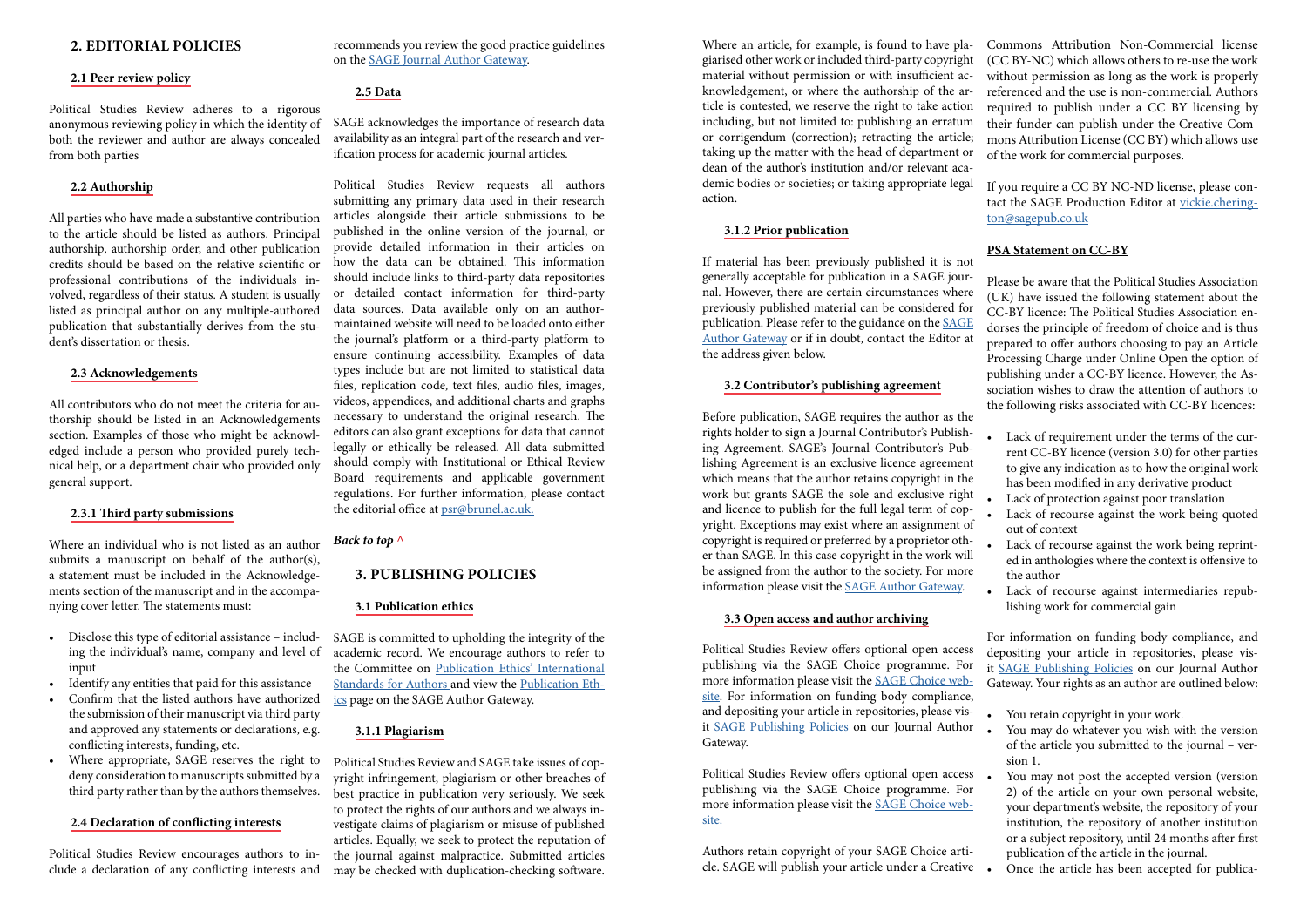tion, you may use the accepted article (version 2) for your own teaching needs or to supply on an individual basis to research colleagues, provided that such supply is not for commercial purposes.

- You may use the accepted article (version 2) in a book you write or edit any time after publication in the journal.
- You may not post the published article (version 3) on any website or in any repository without permission from SAGE.
- When posting or re-using the article please provide a link to the appropriate DOI for the published version of the article on [SAGE Journals.](mailto:https://journals.sagepub.com/?subject=)

# **All commercial or any other re-use of the published article should be referred to SAGE. More information can be found [here.](mailto:http://www.sagepub.co.uk/journalsPermissions.nav%0D?subject=)**

When posting or re-using the article, you should provide a link/URL from the article posted to the SAGE Journals Online site where the article is published: http://online.sagepub.com and please make the following acknowledgment: 'The final, definitive version of this paper has been published in , Vol/Issue, Month/Year by SAGE Publications Ltd, All rights reserved. © [The Author(s)]

This journal is able to host additional materials online (e.g. datasets, podcasts, videos, images etc.) alongside the full-text of the article. For more information please refer to our g[uidelines on submitting](mailto:https://us.sagepub.com/en-us/nam/supplementary-files-on-sage-journals-sj-guidelines-for-authors?subject=)  [supplementary files.](mailto:https://us.sagepub.com/en-us/nam/supplementary-files-on-sage-journals-sj-guidelines-for-authors?subject=)

#### *Back to top ^*

# **4. PREPARING YOUR MANUSCRIPT FOR SUBMISSION**

### **4.1 Formatting**

If you use **[EndNote](mailto:https://www.endnote.com/?subject=)** to manage references, you can download the [SAGE Harvard EndNote](mailto:https://endnote.com/style_download/sage-harvard/?subject=) output file.

The preferred format for your manuscript is Word. LaTeX files are also accepted. (La)Tex templates are available on the [Manuscript Submission Guidelines](mailto:https://us.sagepub.com/en-us/nam/manuscript-submission-guidelines%23PreparingYourManuscript?subject=) page of our Author Gateway.

#### **4.2 Artwork, figures and other graphics**

For guidance on the preparation of illustrations, pictures and graphs in electronic format, please visit SAGE's [Manuscript Submission Guidelines.](mailto:https://us.sagepub.com/en-us/nam/manuscript-submission-guidelines?subject=)

Figures supplied in colour will appear in colour online regardless of whether or not these illustrations are reproduced in colour in the printed version. For specifically requested colour reproduction in print, you will receive information regarding the costs from SAGE after receipt of your accepted article.

#### **4.3 Supplementary material**

# **4.4 Reference style**

Political Studies Review adheres to the SAGE Harvard reference style. If your paper is accepted for publication, you will be required to ensure it conforms to this style. View the [SAGE Harvard](mailto:https://citationsy.com/styles/sage-harvard?subject=)  guidelines to ensure your manuscript conforms to this reference style.

## **4.5 English language editing services**

Authors seeking assistance with English language editing, translation, or figure and manuscript formatting to fit the journal's specifications should consider using SAGE Language Services. Visit SAGE [Language Services on our Journal Author Gateway](mailto:https://languageservices.sagepub.com/en/?subject=) for further information.

### *Back to top ^*

# **5. SUBMITTING YOUR MANUSCRIPT**

Political Studies Review is hosted on SAGE Track, a web based online submission and peer review system powered by ScholarOne™ Manuscripts. Visit [http://mc.manuscriptcentral.com/psr](mailto:https://mc.manuscriptcentral.com/psr?subject=) to login and submit your article online.

**IMPORTANT:** Please check whether you already have an account in the system before trying to create a new one. If you have reviewed or authored for the journal in the past year it is likely that you will have had an account created. For further guidance on submitting your manuscript online please visit [ScholarOne Online Help.](mailto:https://clarivate.com/webofsciencegroup/support/scholarone-manuscripts/?subject=)

# **5.1 ORCID**

As part of our commitment to ensuring an ethical, transparent and fair peer review process SAGE is a supporting member of [ORCID, the Open Re](mailto:https://orcid.org/?subject=)[searcher and Contributor ID.](mailto:https://orcid.org/?subject=) ORCID provides a unique and persistent digital identifier that distinguishes researchers from every other researcher, even those who share the same name, and, through integration in key research workflows such as manuscript and grant submission, supports automated linkages between researchers and their professional activities, ensuring that their work is recognized. ther information including guidance on fair dealing for criticism and review, please see the Copyright and Permissions page on the [SAGE Author Gateway.](mailto:https://us.sagepub.com/en-us/nam/copyright-and-permissions?subject=) *Back to top ^*

If you do not already have an ORCID ID please follow this [link](mailto:https://orcid.org/register?subject=) to create one or visit our [ORCID home](mailto:https://us.sagepub.com/en-us/nam/orcid?subject=)[page](mailto:https://us.sagepub.com/en-us/nam/orcid?subject=) to learn more.

# **5.2 Information required for completing your submission**

The collection of ORCID IDs from corresponding authors is now part of the submission process of this journal. If you already have an ORCID ID you will be asked to associate that to your submission during the online submission process. We also strongly encourage all co-authors to link their ORCID ID to their accounts in our online peer review platforms. It takes seconds to do: click the link when prompted, sign into your ORCID account and our systems are automatically updated. Your ORCID ID will become part of your accepted publication's metadata, making your work attributable to you and only you. Your ORCID ID is published with your article so that fellow researchers reading your work can link to your ORCID profile and from there link to your other publications. **6.1 SAGE Production** Your SAGE Production Editor will keep you informed as to your article's progress throughout the production process. Proofs will be made available to the corresponding author via our editing portal SAGE Edit or by email, and corrections should be made directly or notified to us promptly. Authors are reminded to check their proofs carefully to confirm that all author information, including names, affiliations, sequence and contact details are correct, and that Funding and Conflict of Interest statements, if any, are accurate. Please note that if there are any changes to the author list at this stage all authors will be required to complete and sign a form authorising the change.

#### **5.3 Permissions**

Please also ensure that you have obtained any necessary permission from copyright holders for reproducing any illustrations, tables, figures or lengthy quotations previously published elsewhere. For fur-

# **6. ON ACCEPTANCE AND PUBLICATION**

You will be asked to provide contact details and academic affiliations for all co-authors via the submission system and identify who is to be the corresponding author. These details must match what appears on your manuscript. The affiliation listed in the manuscript should be the institution where the research was conducted. If an author has moved to a new institution since completing the research, the new affiliation can be included in a manuscript note at the end of the paper. At this stage please ensure you have included all the required statements and declarations and uploaded any additional supplementary files (including reporting guidelines where relevant). lead time between submission and publication. Visit the [SAGE Journals help page](mailto:https://journals.sagepub.com/page/help/online-first?subject=) for more details, including how to cite Online First articles. **6.3 Access to your published article** SAGE provides authors with online access to their final article. **6.4 Promoting your article** Publication is not the end of the process! You can help disseminate your paper and ensure it is as

# **6.2 Online First publication**

Online First allows final articles (completed and approved articles awaiting assignment to a future issue) to be published online prior to their inclusion in a journal issue, which significantly reduces the

widely read and cited as possible. The SAGE Author Gateway has numerous resources to help you promote your work. Visit the [Promote Your Article](mailto:https://www.sagepub.com/promote-your-article?subject=) [page on the Gateway f](mailto:https://www.sagepub.com/promote-your-article?subject=)or tips and advice.

**The editorial team of Political Studies Review is committed to presenting and visualizing research data to boost dissemination. [Larn more.](mailto:https://psr.brunel.ac.uk/impact-promotion/?subject=)**

*Back to top ^*